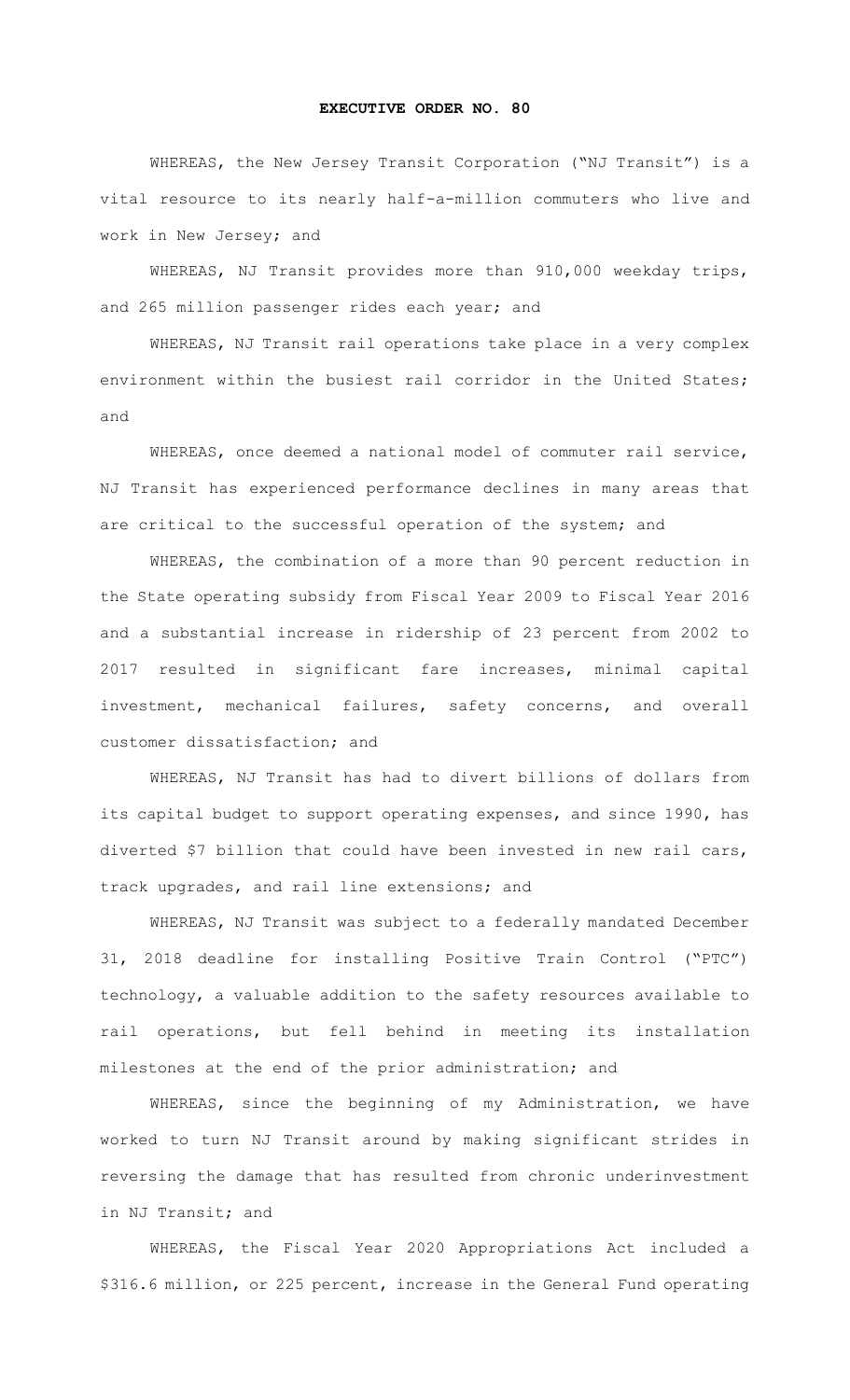subsidy from Fiscal Year 2018 to support and strengthen the public transit system so many New Jerseyans rely on every day without raising fares in Fiscal Years 2019 or 2020; and

WHEREAS, in 2018, NJ Transit launched a major marketing and recruitment effort to fill critical positions in the agency, particularly bus operators and locomotive engineers; and

WHEREAS, since 2018, NJ Transit has hired 500 new bus operators and 102 locomotive engineer trainees to fill longstanding vacancies; and

WHEREAS, for the first time in its history, NJ Transit has six locomotive training classes running concurrently, with five of those classes having begun in 2018, and in October 2018, NJ Transit debuted its new locomotive engineer training class with 14 assistant conductors training to become engineers; and

WHEREAS, through the hard work and dedication of its staff, NJ Transit met the December 31, 2018 deadline for PTC installation and was able to return several lines of service ahead of schedule; and

WHEREAS, NJ Transit has actively and aggressively taken action to improve service and communications in the aftermath of Executive Order No. 5 (2018), particularly given the results of the comprehensive strategic, financial and operational assessment released in October 2018; and

WHEREAS, while these actions and improvements are laudable, this Administration will continue to work tirelessly to ensure that NJ Transit regains its position as one of the nation's premier transit systems; and

WHEREAS, those efforts must include continuously working to improve the experience of NJ Transit commuters; and

WHEREAS, measuring and communicating NJ Transit performance metrics are an integral component of promoting commuter satisfaction and conveying the importance of mass transit to the public; and

2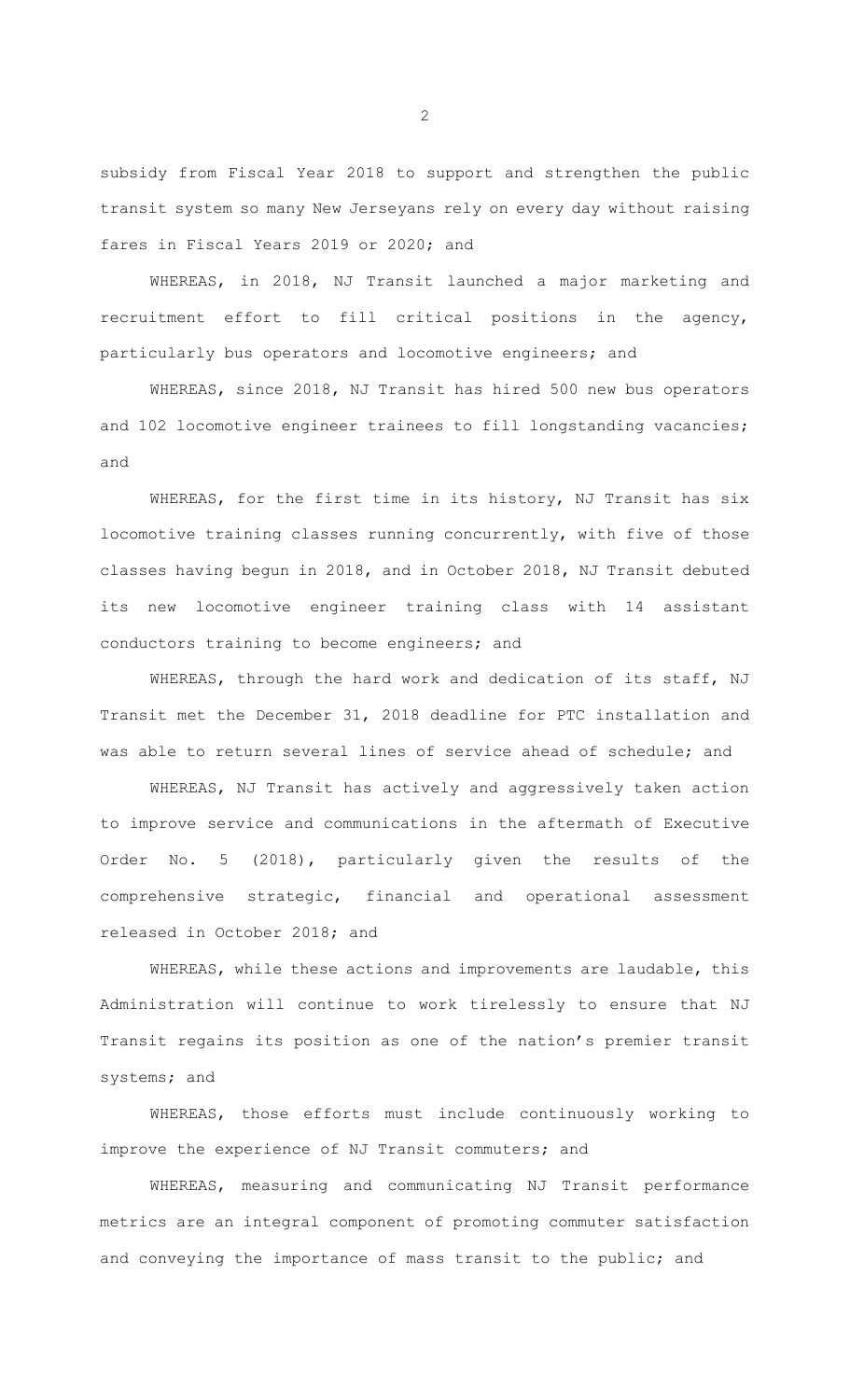WHEREAS, performance metrics that capture reliability of transit service are recognized as a significant indicator of quality of service; and

WHEREAS, making performance metrics available will inform the public of NJ Transit's progress and will allow the public to hold the State's leadership accountable on its efforts to enhance NJ Transit service;

NOW, THEREFORE, I, PHILIP D. MURPHY, Governor of the State of New Jersey, by virtue of the authority vested in me by the Constitution and by the Statutes of this State, do hereby ORDER and DIRECT:

1. Beginning for the month of October 2019, the Commissioner of Transportation ("Commissioner"), who also serves as Chair of the NJ Transit Board of Directors, shall consider all reasonable efforts to make readily available to the public, on a monthly basis, key information related to the performance of NJ Transit's commuter rail service. The information shall include:

a. The total number of cancellations occurring each month, and a listing of the specific types of cancellations, including the following: 1) cancellations due to Amtrak-related issues, 2) cancellations caused by manpower shortages, 3) cancellations caused by weather, trespasser, or similarly unpreventable incidents, 4) cancellations caused by NJ Transit infrastructure, including equipment, mechanical failure, and signalization, and 5) cancellations that are the result of carryover from prolonged network delays;

b. The rail on-time performance and mean distance between failure of NJ Transit commuter rail systems; and

c. Any other information that the Commissioner deems appropriate to inform commuters of commuter rail performance.

3